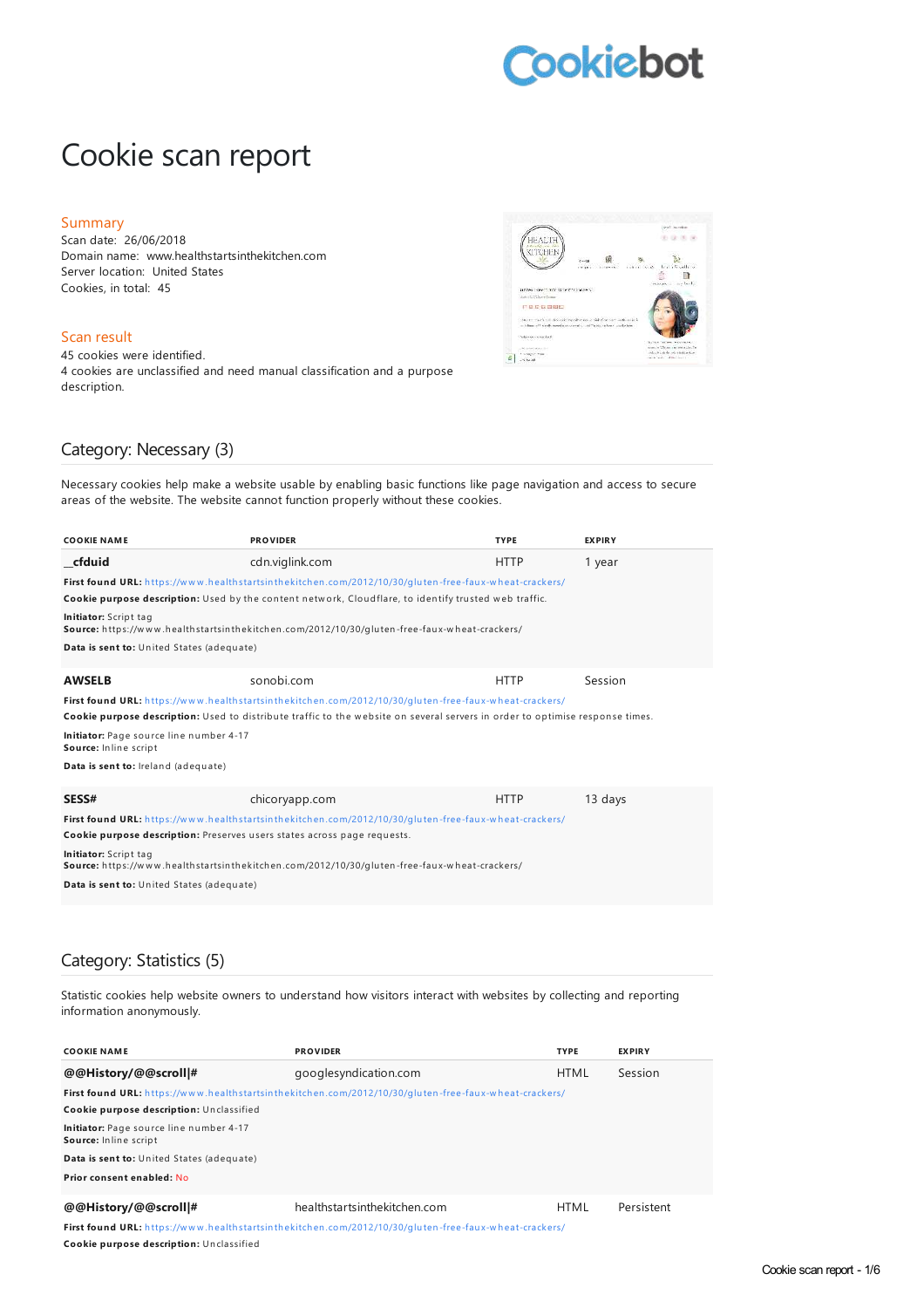| Data is sent to: United States (adequate)                                            |                                                                                                                                                                                                                                           |             |         |
|--------------------------------------------------------------------------------------|-------------------------------------------------------------------------------------------------------------------------------------------------------------------------------------------------------------------------------------------|-------------|---------|
| Prior consent enabled: No                                                            |                                                                                                                                                                                                                                           |             |         |
| _ga                                                                                  | healthstartsinthekitchen.com                                                                                                                                                                                                              | <b>HTTP</b> | 2 years |
|                                                                                      | First found URL: https://www.healthstartsinthekitchen.com/2012/10/30/gluten-free-faux-wheat-crackers/<br>Cookie purpose description: Registers a unique ID that is used to generate statistical data on how the visitor uses the website. |             |         |
| Initiator: Script tag                                                                | Source: https://www.healthstartsinthekitchen.com/2012/10/30/gluten-free-faux-wheat-crackers/                                                                                                                                              |             |         |
| Data is sent to: United States (adequate)                                            |                                                                                                                                                                                                                                           |             |         |
| Prior consent enabled: No                                                            |                                                                                                                                                                                                                                           |             |         |
| _gat                                                                                 | healthstartsinthekitchen.com                                                                                                                                                                                                              | <b>HTTP</b> | Session |
| <b>Cookie purpose description:</b> Used by Google Analytics to throttle request rate | First found URL: https://www.healthstartsinthekitchen.com/2012/10/30/gluten-free-faux-wheat-crackers/                                                                                                                                     |             |         |
| Initiator: Script tag                                                                | Source: https://www.healthstartsinthekitchen.com/2012/10/30/gluten-free-faux-wheat-crackers/                                                                                                                                              |             |         |
| Data is sent to: United States (adequate)                                            |                                                                                                                                                                                                                                           |             |         |
| Prior consent enabled: No                                                            |                                                                                                                                                                                                                                           |             |         |

| gid                                       | healthstartsinthekitchen.com                                                                                                     | <b>HTTP</b> | Session |
|-------------------------------------------|----------------------------------------------------------------------------------------------------------------------------------|-------------|---------|
|                                           | <b>First found URL:</b> https://www.healthstartsinthekitchen.com/2012/10/30/qluten-free-faux-wheat-crackers/                     |             |         |
|                                           | Cookie purpose description: Registers a unique ID that is used to generate statistical data on how the visitor uses the website. |             |         |
| Initiator: Script tag                     | Source: https://www.healthstartsinthekitchen.com/2012/10/30/gluten-free-faux-wheat-crackers/                                     |             |         |
| Data is sent to: United States (adequate) |                                                                                                                                  |             |         |
| Prior consent enabled: No                 |                                                                                                                                  |             |         |

# Category: Marketing (33)

Marketing cookies are used to track visitors across websites. The intention is to display ads that are relevant and engaging for the individual user and thereby more valuable for publishers and third party advertisers.

| <b>COOKIE NAME</b>                                                                                                                            | <b>PROVIDER</b>              | <b>TYPE</b> | <b>EXPIRY</b> |
|-----------------------------------------------------------------------------------------------------------------------------------------------|------------------------------|-------------|---------------|
| gads                                                                                                                                          | healthstartsinthekitchen.com | <b>HTTP</b> | 2 years       |
| First found URL: https://www.healthstartsinthekitchen.com/2012/10/30/gluten-free-faux-wheat-crackers/                                         |                              |             |               |
| Cookie purpose description: Used to register what ads have been displayed to the user.                                                        |                              |             |               |
| Initiator: Page source line number 4-17<br>Source: Inline script                                                                              |                              |             |               |
| Data is sent to: United States (adequate)                                                                                                     |                              |             |               |
| Prior consent enabled: No                                                                                                                     |                              |             |               |
| _uig                                                                                                                                          | sonobi.com                   | <b>HTTP</b> | 29 days       |
| First found URL: https://www.healthstartsinthekitchen.com/2012/10/30/gluten-free-faux-wheat-crackers/                                         |                              |             |               |
| Cookie purpose description: Unclassified                                                                                                      |                              |             |               |
| Initiator: Page source line number 4-17<br>Source: Inline script                                                                              |                              |             |               |
| Data is sent to: Ireland (adequate)                                                                                                           |                              |             |               |
| Prior consent enabled: No                                                                                                                     |                              |             |               |
| uin bw                                                                                                                                        | sonobi.com                   | <b>HTTP</b> | 44 days       |
| First found URL: https://www.healthstartsinthekitchen.com/2012/12/20/holiday-juice-detox-results/                                             |                              |             |               |
| Cookie purpose description: Unclassified                                                                                                      |                              |             |               |
| Initiator: Page source line number 4-17<br>Source: Inline script                                                                              |                              |             |               |
| Data is sent to: Ireland (adequate)                                                                                                           |                              |             |               |
| uin_mm                                                                                                                                        | sonobi.com                   | <b>HTTP</b> | 44 days       |
| First found URL: https://www.healthstartsinthekitchen.com/2012/10/30/qluten-free-faux-wheat-crackers/                                         |                              |             |               |
| Cookie purpose description: Unclassified                                                                                                      |                              |             |               |
| Initiator: Page source line number 4-17<br>Source: Inline script                                                                              |                              |             |               |
| Data is sent to: Ireland (adequate)                                                                                                           |                              |             |               |
| Prior consent enabled: No                                                                                                                     |                              |             |               |
| _uin_pp                                                                                                                                       | sonobi.com                   | <b>HTTP</b> | 44 days       |
| First found URL: https://www.healthstartsinthekitchen.com/2012/12/20/holiday-juice-detox-results/<br>Cookie purpose description: Unclassified |                              |             |               |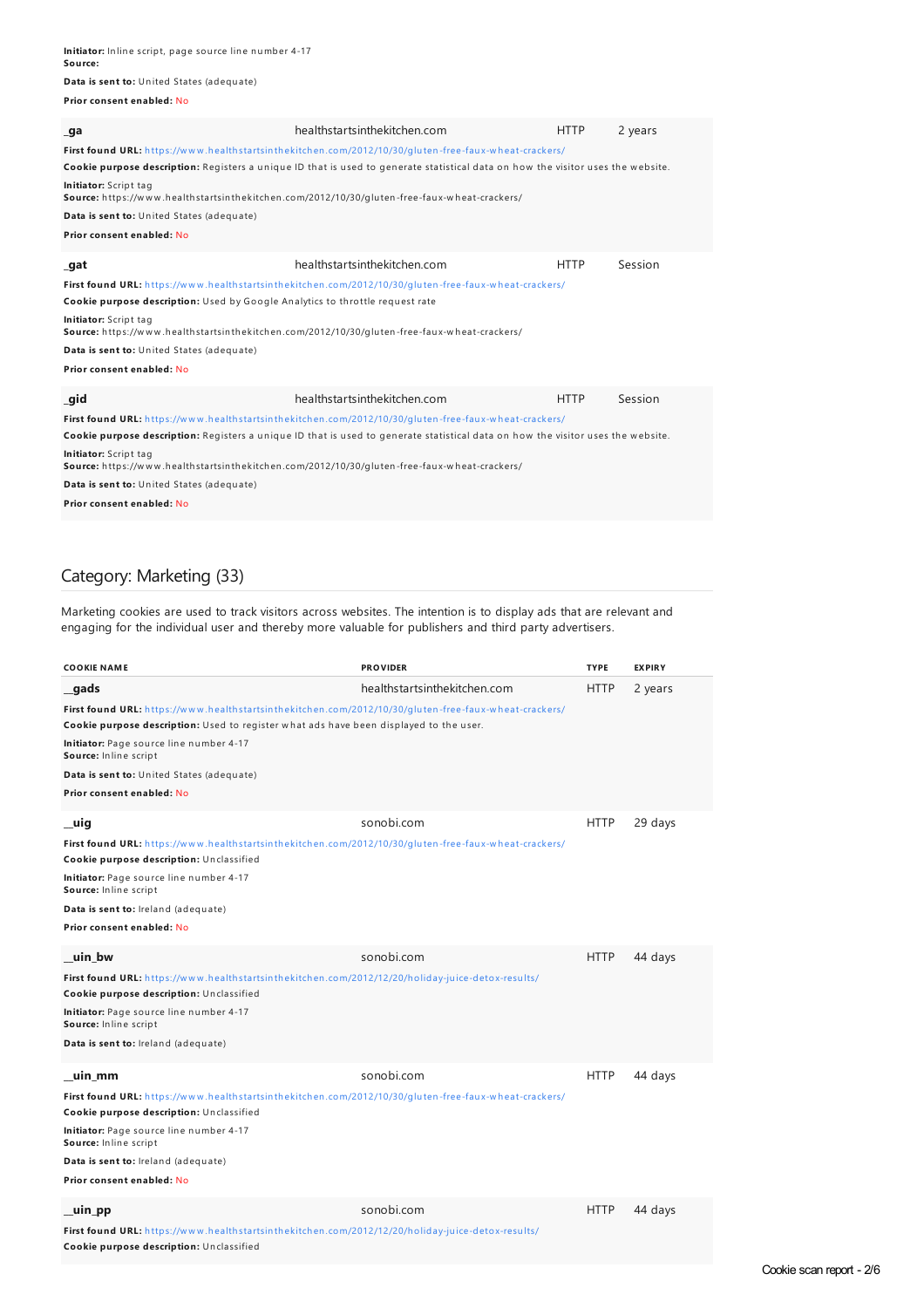| Initiator: Page source line number 4-17<br>Source: Inline script                                                                                                                                                                                                                                                                                                                                      |                              |             |          |
|-------------------------------------------------------------------------------------------------------------------------------------------------------------------------------------------------------------------------------------------------------------------------------------------------------------------------------------------------------------------------------------------------------|------------------------------|-------------|----------|
| Data is sent to: Ireland (adequate)                                                                                                                                                                                                                                                                                                                                                                   |                              |             |          |
| Prior consent enabled: No                                                                                                                                                                                                                                                                                                                                                                             |                              |             |          |
| uin td                                                                                                                                                                                                                                                                                                                                                                                                | sonobi.com                   | HTTP        | 44 days  |
| First found URL: https://www.healthstartsinthekitchen.com/2012/10/30/gluten-free-faux-wheat-crackers/                                                                                                                                                                                                                                                                                                 |                              |             |          |
| Cookie purpose description: Unclassified                                                                                                                                                                                                                                                                                                                                                              |                              |             |          |
| Initiator: Page source line number 4-17<br>Source: Inline script                                                                                                                                                                                                                                                                                                                                      |                              |             |          |
| Data is sent to: Ireland (adequate)                                                                                                                                                                                                                                                                                                                                                                   |                              |             |          |
| uir bw                                                                                                                                                                                                                                                                                                                                                                                                | sonobi.com                   | <b>HTTP</b> | Session  |
| First found URL: https://www.healthstartsinthekitchen.com/2012/12/20/holiday-juice-detox-results/                                                                                                                                                                                                                                                                                                     |                              |             |          |
| Cookie purpose description: Unclassified                                                                                                                                                                                                                                                                                                                                                              |                              |             |          |
| Initiator: Page source line number 4-17<br>Source: Inline script                                                                                                                                                                                                                                                                                                                                      |                              |             |          |
| Data is sent to: Ireland (adequate)                                                                                                                                                                                                                                                                                                                                                                   |                              |             |          |
| uis                                                                                                                                                                                                                                                                                                                                                                                                   | sonobi.com                   | <b>HTTP</b> | 29 days  |
| First found URL: https://www.healthstartsinthekitchen.com/2012/10/30/gluten-free-faux-wheat-crackers/                                                                                                                                                                                                                                                                                                 |                              |             |          |
| Cookie purpose description: Unclassified                                                                                                                                                                                                                                                                                                                                                              |                              |             |          |
| Initiator: Page source line number 4-17<br>Source: Inline script                                                                                                                                                                                                                                                                                                                                      |                              |             |          |
| Data is sent to: Ireland (adequate)                                                                                                                                                                                                                                                                                                                                                                   |                              |             |          |
| Prior consent enabled: No                                                                                                                                                                                                                                                                                                                                                                             |                              |             |          |
| usd healthstartsinthekitchen.com                                                                                                                                                                                                                                                                                                                                                                      | sonobi.com                   | <b>HTTP</b> | Session  |
| First found URL: https://www.healthstartsinthekitchen.com/2012/10/30/gluten-free-faux-wheat-crackers/                                                                                                                                                                                                                                                                                                 |                              |             |          |
| Cookie purpose description: Unclassified<br>Initiator: Page source line number 4-17                                                                                                                                                                                                                                                                                                                   |                              |             |          |
| Source: Inline script<br>Data is sent to: Ireland (adequate)                                                                                                                                                                                                                                                                                                                                          |                              |             |          |
| Prior consent enabled: No                                                                                                                                                                                                                                                                                                                                                                             |                              |             |          |
| auid                                                                                                                                                                                                                                                                                                                                                                                                  | acuityplatform.com           | <b>HTTP</b> | 68 years |
| First found URL: https://www.healthstartsinthekitchen.com/                                                                                                                                                                                                                                                                                                                                            |                              |             |          |
| Cookie purpose description: Registers a unique user ID that recognises the user's browser when visiting websites that show ads from<br>the same ad network. The cookie is used to collect statistical data of the visitor's movements and to generate targeted ads.                                                                                                                                   |                              |             |          |
| <b>Initiator:</b> Script tag<br>Source: https://www.healthstartsinthekitchen.com/                                                                                                                                                                                                                                                                                                                     |                              |             |          |
| Data is sent to: United States (adequate)                                                                                                                                                                                                                                                                                                                                                             |                              |             |          |
| bkdc                                                                                                                                                                                                                                                                                                                                                                                                  | bluekai.com                  | HTTP        | 179 days |
| First found URL: https://www.healthstartsinthekitchen.com/2012/10/30/gluten-free-faux-wheat-crackers/                                                                                                                                                                                                                                                                                                 |                              |             |          |
| <b>Cookie purpose description:</b> Registers anonymised user data, such as IP address, geographical location, visited websites, and what ads<br>the user has clicked, with the purpose of optimising ad display based on the user's movement on websites that use the same ad netwo<br>rk.                                                                                                            |                              |             |          |
| Initiator: Page source line number 4-17<br>Source: Inline script                                                                                                                                                                                                                                                                                                                                      |                              |             |          |
| Data is sent to: United States (adequate)                                                                                                                                                                                                                                                                                                                                                             |                              |             |          |
| Prior consent enabled: No                                                                                                                                                                                                                                                                                                                                                                             |                              |             |          |
| bku                                                                                                                                                                                                                                                                                                                                                                                                   | bluekai.com                  | <b>HTTP</b> | 179 days |
| First found URL: https://www.healthstartsinthekitchen.com/2012/10/30/gluten-free-faux-wheat-crackers/<br><b>Cookie purpose description:</b> Registers anonymised user data, such as IP address, geographical location, visited websites, and what ads<br>the user has clicked, with the purpose of optimising ad display based on the user's movement on websites that use the same ad<br>n etw o rk. |                              |             |          |
| Initiator: Page source line number 4-17<br>Source: Inline script                                                                                                                                                                                                                                                                                                                                      |                              |             |          |
| <b>Data is sent to:</b> United States (adequate)                                                                                                                                                                                                                                                                                                                                                      |                              |             |          |
| Prior consent enabled: No                                                                                                                                                                                                                                                                                                                                                                             |                              |             |          |
| c                                                                                                                                                                                                                                                                                                                                                                                                     | bidswitch.net                | <b>HTTP</b> | 1 year   |
| First found URL: https://www.healthstartsinthekitchen.com/2012/12/20/holiday-juice-detox-results/                                                                                                                                                                                                                                                                                                     |                              |             |          |
| Cookie purpose description: Regulates synchronisation of user identification and exchange of user data between various ad services.<br><b>Initiator:</b> Page source line number 4-17<br>Source: Inline script                                                                                                                                                                                        |                              |             |          |
|                                                                                                                                                                                                                                                                                                                                                                                                       |                              |             |          |
| Data is sent to: Ireland (adequate)                                                                                                                                                                                                                                                                                                                                                                   |                              |             |          |
|                                                                                                                                                                                                                                                                                                                                                                                                       |                              |             |          |
| GoogleAdServingTest<br>First found URL: https://www.healthstartsinthekitchen.com/2012/10/30/gluten-free-faux-wheat-crackers/                                                                                                                                                                                                                                                                          | healthstartsinthekitchen.com | <b>HTTP</b> | Session  |

**Cookie purpose description:** Used to register what ads have been displayed to the user.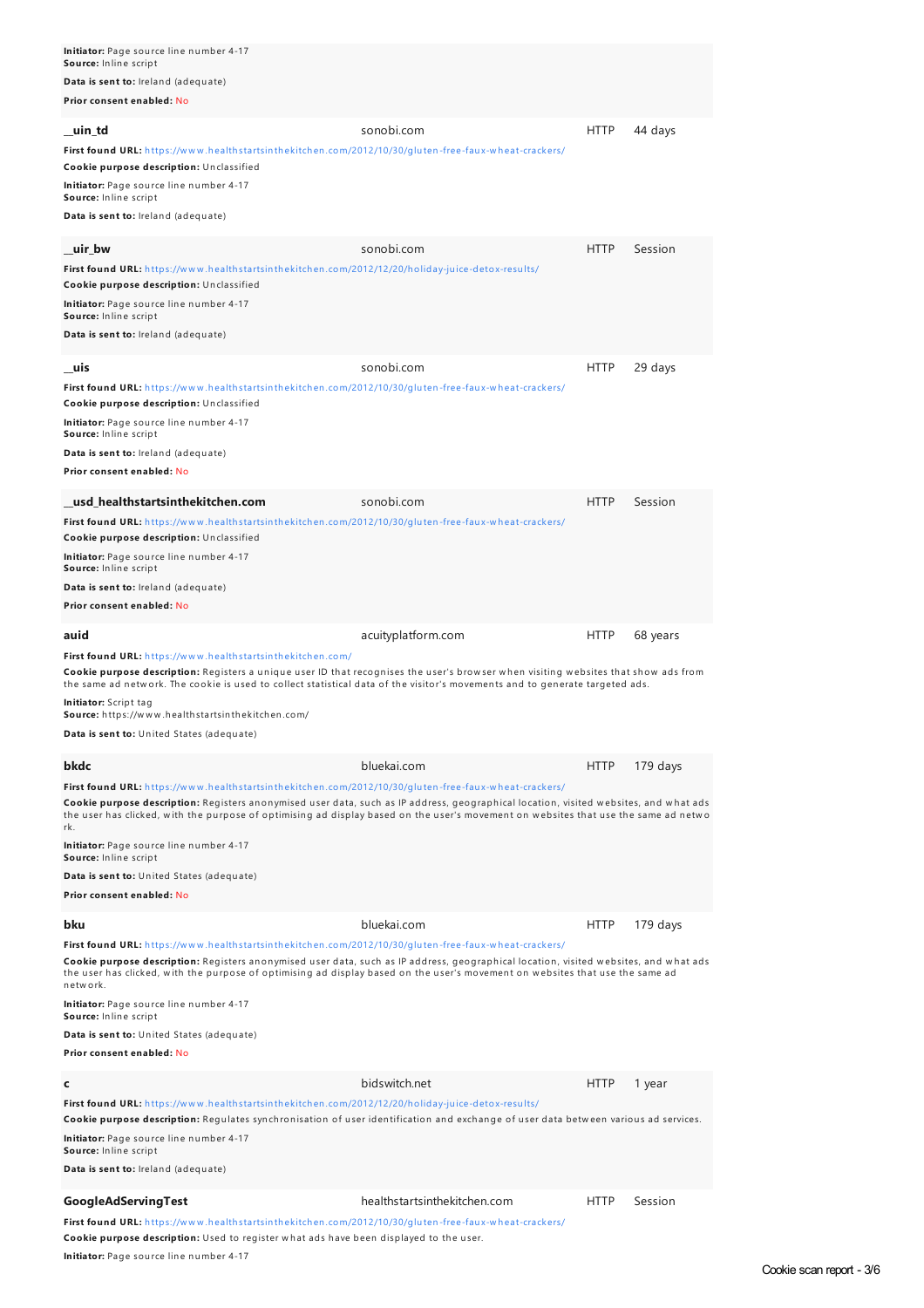#### **Source:** Inline script

#### **Data is sent to:** United States (adequate)

**Prior consent enabled:** No

| i.                                                                                                                                                                                                                                                                                                                                                                                                                                                                                                                                                                                                                                                                                                                                                                                                                                                                  | openx.net             | <b>HTTP</b> | 1 year  |
|---------------------------------------------------------------------------------------------------------------------------------------------------------------------------------------------------------------------------------------------------------------------------------------------------------------------------------------------------------------------------------------------------------------------------------------------------------------------------------------------------------------------------------------------------------------------------------------------------------------------------------------------------------------------------------------------------------------------------------------------------------------------------------------------------------------------------------------------------------------------|-----------------------|-------------|---------|
| First found URL: https://www.healthstartsinthekitchen.com/2012/10/30/qluten-free-faux-wheat-crackers/<br>Cookie purpose description: Registers anonymised user data, such as IP address, geographical location, visited websites, and what ads<br>the user has clicked, with the purpose of optimising ad display based on the user's movement on websites that use the same ad netwo<br>rk.                                                                                                                                                                                                                                                                                                                                                                                                                                                                        |                       |             |         |
| Initiator: Page source line number 4-17<br>Source: Inline script                                                                                                                                                                                                                                                                                                                                                                                                                                                                                                                                                                                                                                                                                                                                                                                                    |                       |             |         |
| <b>Data is sent to:</b> United States (adequate)<br>Prior consent enabled: No                                                                                                                                                                                                                                                                                                                                                                                                                                                                                                                                                                                                                                                                                                                                                                                       |                       |             |         |
|                                                                                                                                                                                                                                                                                                                                                                                                                                                                                                                                                                                                                                                                                                                                                                                                                                                                     |                       |             |         |
| <b>IDE</b>                                                                                                                                                                                                                                                                                                                                                                                                                                                                                                                                                                                                                                                                                                                                                                                                                                                          | doubleclick.net       | <b>HTTP</b> | 1 year  |
| First found URL: https://www.healthstartsinthekitchen.com/2012/10/30/gluten-free-faux-wheat-crackers/<br>Cookie purpose description: Used by Google DoubleClick to register and report the website user's actions after viewing or clicking<br>one of the advertiser's ads with the purpose of measuring the efficacy of an ad and to present targeted ads to the user.                                                                                                                                                                                                                                                                                                                                                                                                                                                                                             |                       |             |         |
| Initiator: Page source line number 4-17<br>Source: Inline script                                                                                                                                                                                                                                                                                                                                                                                                                                                                                                                                                                                                                                                                                                                                                                                                    |                       |             |         |
| Data is sent to: United States (adequate)                                                                                                                                                                                                                                                                                                                                                                                                                                                                                                                                                                                                                                                                                                                                                                                                                           |                       |             |         |
| Prior consent enabled: No                                                                                                                                                                                                                                                                                                                                                                                                                                                                                                                                                                                                                                                                                                                                                                                                                                           |                       |             |         |
| ljt_reader                                                                                                                                                                                                                                                                                                                                                                                                                                                                                                                                                                                                                                                                                                                                                                                                                                                          | lijit.com             | <b>HTTP</b> | 1 year  |
| First found URL: https://www.healthstartsinthekitchen.com/<br>Cookie purpose description: Collects data related to reader interests, context, demographics and other information on behalf of the Lij<br>it platform with the purpose of finding interested users on websites with related content.                                                                                                                                                                                                                                                                                                                                                                                                                                                                                                                                                                 |                       |             |         |
| Initiator: Inline script, page source line number 4-17<br>Source: https://ap.lijit.com/rtb/bid?src=prebid_prebid_1.12.0                                                                                                                                                                                                                                                                                                                                                                                                                                                                                                                                                                                                                                                                                                                                             |                       |             |         |
| Data is sent to: United States (adequate)<br>Prior consent enabled: No                                                                                                                                                                                                                                                                                                                                                                                                                                                                                                                                                                                                                                                                                                                                                                                              |                       |             |         |
| <b>Irc</b>                                                                                                                                                                                                                                                                                                                                                                                                                                                                                                                                                                                                                                                                                                                                                                                                                                                          | shareaholic.com       | <b>HTTP</b> | 4 days  |
| First found URL: https://www.healthstartsinthekitchen.com/2012/10/30/gluten-free-faux-wheat-crackers/<br>Cookie purpose description: Unclassified                                                                                                                                                                                                                                                                                                                                                                                                                                                                                                                                                                                                                                                                                                                   |                       |             |         |
| Initiator: Script tag<br>Source: https://www.healthstartsinthekitchen.com/2012/10/30/gluten-free-faux-wheat-crackers/                                                                                                                                                                                                                                                                                                                                                                                                                                                                                                                                                                                                                                                                                                                                               |                       |             |         |
| Data is sent to: United States (adequate)                                                                                                                                                                                                                                                                                                                                                                                                                                                                                                                                                                                                                                                                                                                                                                                                                           |                       |             |         |
| Prior consent enabled: No                                                                                                                                                                                                                                                                                                                                                                                                                                                                                                                                                                                                                                                                                                                                                                                                                                           |                       |             |         |
| pcs/activeview                                                                                                                                                                                                                                                                                                                                                                                                                                                                                                                                                                                                                                                                                                                                                                                                                                                      | googlesyndication.com | Pixel       | Session |
| First found URL: https://www.healthstartsinthekitchen.com/2012/10/30/gluten-free-faux-wheat-crackers/                                                                                                                                                                                                                                                                                                                                                                                                                                                                                                                                                                                                                                                                                                                                                               |                       |             |         |
| Cookie purpose description: Unclassified<br><b>Initiator:</b> Inline script, page source line number 4-17<br>Source: https://pagead2.googlesyndication.com/pcs/activeview?xai=AKAOjsvSC7QHNHZF0YdDMhYhdXwq6N1BZbcaejXnURVj_F99buYkk<br>ljrz0tgOvzszXiFjua8fXc2EaWPkrbak3vFi3pOVEm9mum-hqo&sig=Cg0ArKJSzFPLcee5NpN1EAE&id=osdim&ti=1&adk=162413430&tt=123<br>1&bs=997,739&mtos=1050,1050,1050,1050,1050&tos=1050,0,0,0,0&p=738,498,739,499&mcvt=1050&rs=3&ht=0&tfs=201&tls=1251&<br>mc=1 <e=1&bas=0&bac=0&avms=geo&bos=1024,768&ps=997,2796&ss=1024,768&pt=20&deb=1-2-2-2-13-2-141-10&tvt=1230&op=<br>1&amp;r=v&amp;uc=65&amp;tqt=BODY&amp;cl=1&amp;cec=7&amp;clc=0&amp;cac=0&amp;cd=1x0&amp;v=r20180620<br/>Data is sent to: United States (adequate)</e=1&bas=0&bac=0&avms=geo&bos=1024,768&ps=997,2796&ss=1024,768&pt=20&deb=1-2-2-2-13-2-141-10&tvt=1230&op=<br> |                       |             |         |
| site/#                                                                                                                                                                                                                                                                                                                                                                                                                                                                                                                                                                                                                                                                                                                                                                                                                                                              | bluekai.com           | Pixel       | Session |
| First found URL: https://www.healthstartsinthekitchen.com/2012/10/30/qluten-free-faux-wheat-crackers/<br>Cookie purpose description: Unclassified                                                                                                                                                                                                                                                                                                                                                                                                                                                                                                                                                                                                                                                                                                                   |                       |             |         |
| Initiator: Inline script, page source line number 4-17<br>Source: https://stags.bluekai.com/site/30907?dt=0&r=2135368535&sig=3612800857&bkca=KJpnEnaB162m1MO/15BB1ER6NMDh16lH+<br>DQpE+DNBMDhBMWhBAyhBDLO9BuxYC6=<br>Data is sent to: United Kingdom (adequate)                                                                                                                                                                                                                                                                                                                                                                                                                                                                                                                                                                                                     |                       |             |         |
|                                                                                                                                                                                                                                                                                                                                                                                                                                                                                                                                                                                                                                                                                                                                                                                                                                                                     |                       |             |         |
| sto-id-20480-bh                                                                                                                                                                                                                                                                                                                                                                                                                                                                                                                                                                                                                                                                                                                                                                                                                                                     | contextweb.com        | <b>HTTP</b> | Session |
| First found URL: https://www.healthstartsinthekitchen.com/2012/12/20/holiday-juice-detox-results/<br>Cookie purpose description: Registers anonymised user data, such as IP address, geographical location, visited websites, and what ads<br>the user has clicked, with the purpose of optimising ad display based on the user's movement on websites that use the same ad netwo<br>rk.                                                                                                                                                                                                                                                                                                                                                                                                                                                                            |                       |             |         |
| Initiator: Inline script, page source line number 4-17<br>Source: https://bh.contextweb.com/bh/rtset?do=add&pid=561191&ev=a5bf5975-6a1e-4cd4-8984-3663b16da8b3&daaqp=1&rurl=http<br>s%3A%2F%2Fsync.go.sonobi.com%2Fus.gif%3Fnw%3Dpp%26nuid%3D%25%25VGUID%25%25                                                                                                                                                                                                                                                                                                                                                                                                                                                                                                                                                                                                      |                       |             |         |
| <b>Data is sent to:</b> United States (adequate)<br>Prior consent enabled: No                                                                                                                                                                                                                                                                                                                                                                                                                                                                                                                                                                                                                                                                                                                                                                                       |                       |             |         |
|                                                                                                                                                                                                                                                                                                                                                                                                                                                                                                                                                                                                                                                                                                                                                                                                                                                                     |                       |             |         |
| <b>TDCPM</b><br>First found URL: https://www.healthstartsinthekitchen.com/2012/10/30/gluten-free-faux-wheat-crackers/                                                                                                                                                                                                                                                                                                                                                                                                                                                                                                                                                                                                                                                                                                                                               | adsrvr.org            | <b>HTTP</b> | 1 year  |
| Cookie purpose description: Registers a unique ID that identifies a returning user's device. The ID is used for targeted ads.                                                                                                                                                                                                                                                                                                                                                                                                                                                                                                                                                                                                                                                                                                                                       |                       |             |         |

<mark>lnitiator:</mark> Page source line number 4-17<br>**Source:** Inline script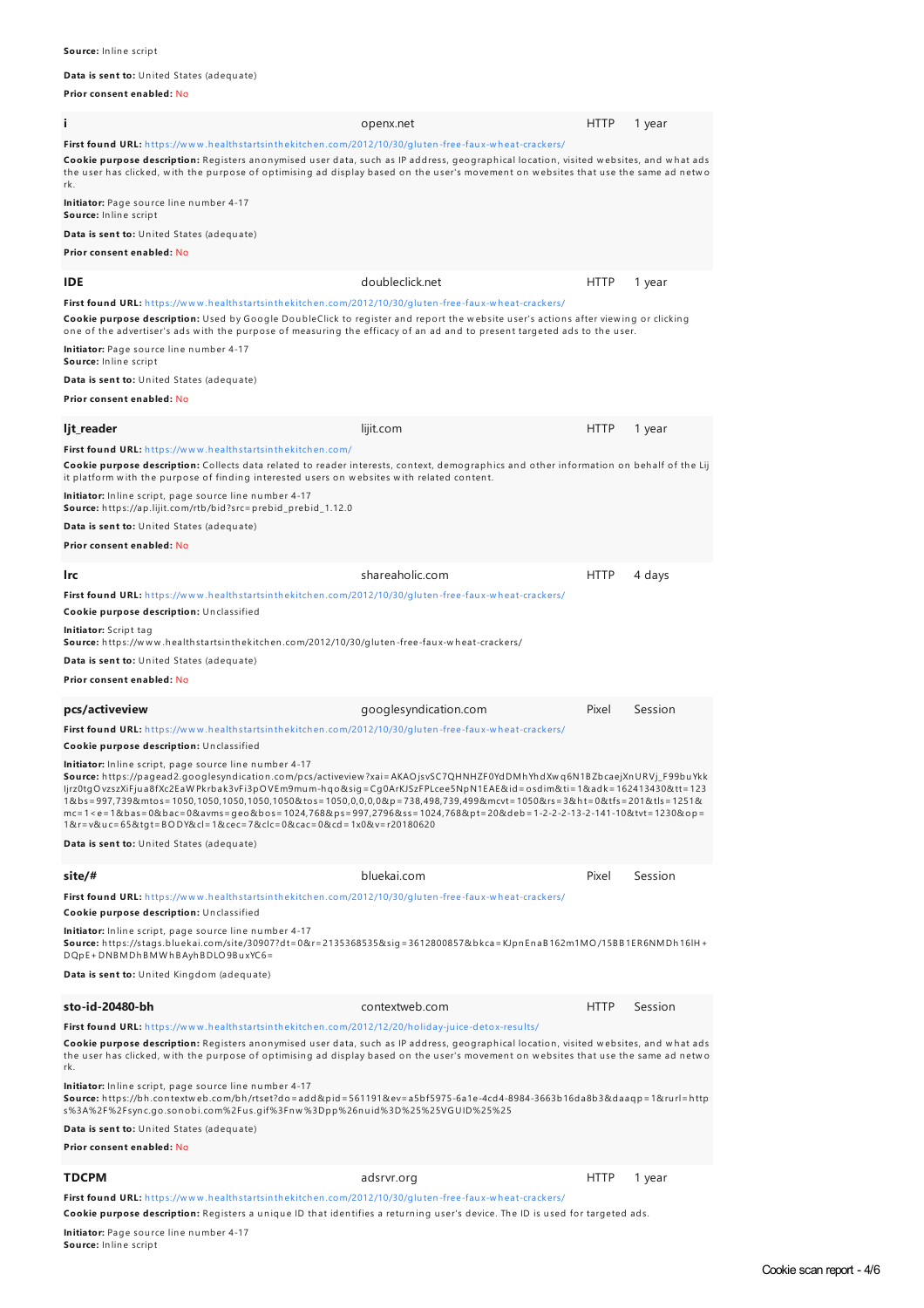**Data is sent to:** United States (adequate)

| <b>TDID</b><br>First found URL: https://www.healthstartsinthekitchen.com/2012/10/30/gluten-free-faux-wheat-crackers/<br>Cookie purpose description: Registers a unique ID that identifies a returning user's device. The ID is used for targeted ads.<br>Initiator: Page source line number 4-17<br>Source: Inline script<br><b>Data is sent to:</b> United States (adequate)                                                                                                                                                                                                                                                                                    | adsrvr.org            | <b>HTTP</b> | 1 year  |
|------------------------------------------------------------------------------------------------------------------------------------------------------------------------------------------------------------------------------------------------------------------------------------------------------------------------------------------------------------------------------------------------------------------------------------------------------------------------------------------------------------------------------------------------------------------------------------------------------------------------------------------------------------------|-----------------------|-------------|---------|
| test_cookie<br>First found URL: https://www.healthstartsinthekitchen.com/2012/10/30/gluten-free-faux-wheat-crackers/<br>Cookie purpose description: Used to check if the user's browser supports cookies.<br>Initiator: Page source line number 4-17<br>Source: Inline script<br>Data is sent to: United States (adequate)<br>Prior consent enabled: No                                                                                                                                                                                                                                                                                                          | doubleclick.net       | <b>HTTP</b> | Session |
| tuuid<br>First found URL: https://www.healthstartsinthekitchen.com/2012/12/20/holiday-juice-detox-results/<br>Cookie purpose description: Registers whether or not the user has consented to the use of cookies.<br><b>Initiator:</b> Page source line number 4-17<br><b>Source:</b> Inline script<br>Data is sent to: Ireland (adequate)                                                                                                                                                                                                                                                                                                                        | bidswitch.net         | <b>HTTP</b> | 1 year  |
| tuuid_lu<br>First found URL: https://www.healthstartsinthekitchen.com/2012/12/20/holiday-juice-detox-results/<br>Cookie purpose description: Unclassified<br>Initiator: Page source line number 4-17<br><b>Source:</b> Inline script<br>Data is sent to: Ireland (adequate)                                                                                                                                                                                                                                                                                                                                                                                      | bidswitch.net         | <b>HTTP</b> | 1 year  |
| <b>UID</b><br><b>First found URL:</b> https://www.healthstartsinthekitchen.com/2012/10/30/gluten-free-faux-wheat-crackers/<br>Cookie purpose description: Collects information of the user and his/her movement, such as timestamp for visits, most recently loaded<br>pages and IP address. The data is used by the marketing research network, Scorecard Research, to analyse traffic patterns and carry out<br>surveys to help their clients better understand the customer's preferences.<br><b>Initiator:</b> Page source line number 4-17<br><b>Source:</b> Inline script<br><b>Data is sent to:</b> United States (adequate)<br>Prior consent enabled: No | scorecardresearch.com | <b>HTTP</b> | 2 years |
| <b>UIDR</b><br>First found URL: https://www.healthstartsinthekitchen.com/2012/10/30/gluten-free-faux-wheat-crackers/<br>Cookie purpose description: Collects information of the user and his/her movement, such as timestamp for visits, most recently loaded<br>pages and IP address. The data is used by the marketing research network, Scorecard Research, to analyse traffic patterns and carry out<br>surveys to help their clients better understand the customer's preferences.<br><b>Initiator:</b> Page source line number 4-17<br>Source: Inline script<br><b>Data is sent to:</b> United States (adequate)<br>Prior consent enabled: No              | scorecardresearch.com | <b>HTTP</b> | 2 years |
| us.gif<br>First found URL: https://www.healthstartsinthekitchen.com/2012/10/30/gluten-free-faux-wheat-crackers/<br>Cookie purpose description: Unclassified<br><b>Initiator:</b> Inline script, page source line number 4-17<br>Source: https://sync.go.sonobi.com/us.gif?nw=td&nuid=df492df1-cf07-4879-8246-56a5fb5e23db<br>Data is sent to: Ireland (adequate)                                                                                                                                                                                                                                                                                                 | sonobi.com            | Pixel       | Session |
| user-0<br>First found URL: https://www.healthstartsinthekitchen.com/2012/10/30/gluten-free-faux-wheat-crackers/<br>Cookie purpose description: Unclassified<br>Initiator: Script tag<br>Source: https://www.healthstartsinthekitchen.com/2012/10/30/gluten-free-faux-wheat-crackers/<br><b>Data is sent to:</b> United States (adequate)                                                                                                                                                                                                                                                                                                                         | spotxchange.com       | <b>HTTP</b> | 1 year  |
| uuid<br>First found URL: https://www.healthstartsinthekitchen.com/2012/10/30/gluten-free-faux-wheat-crackers/<br>Cookie purpose description: Collects data on the user's visits to the website, such as what pages have been loaded. The registered dat<br>a is used for targeted ads.<br><b>Initiator:</b> Page source line number 4-17<br>Source: Inline script<br><b>Data is sent to:</b> United States (adequate)<br>Prior consent enabled: No                                                                                                                                                                                                               | mathtag.com           | <b>HTTP</b> | 1 year  |